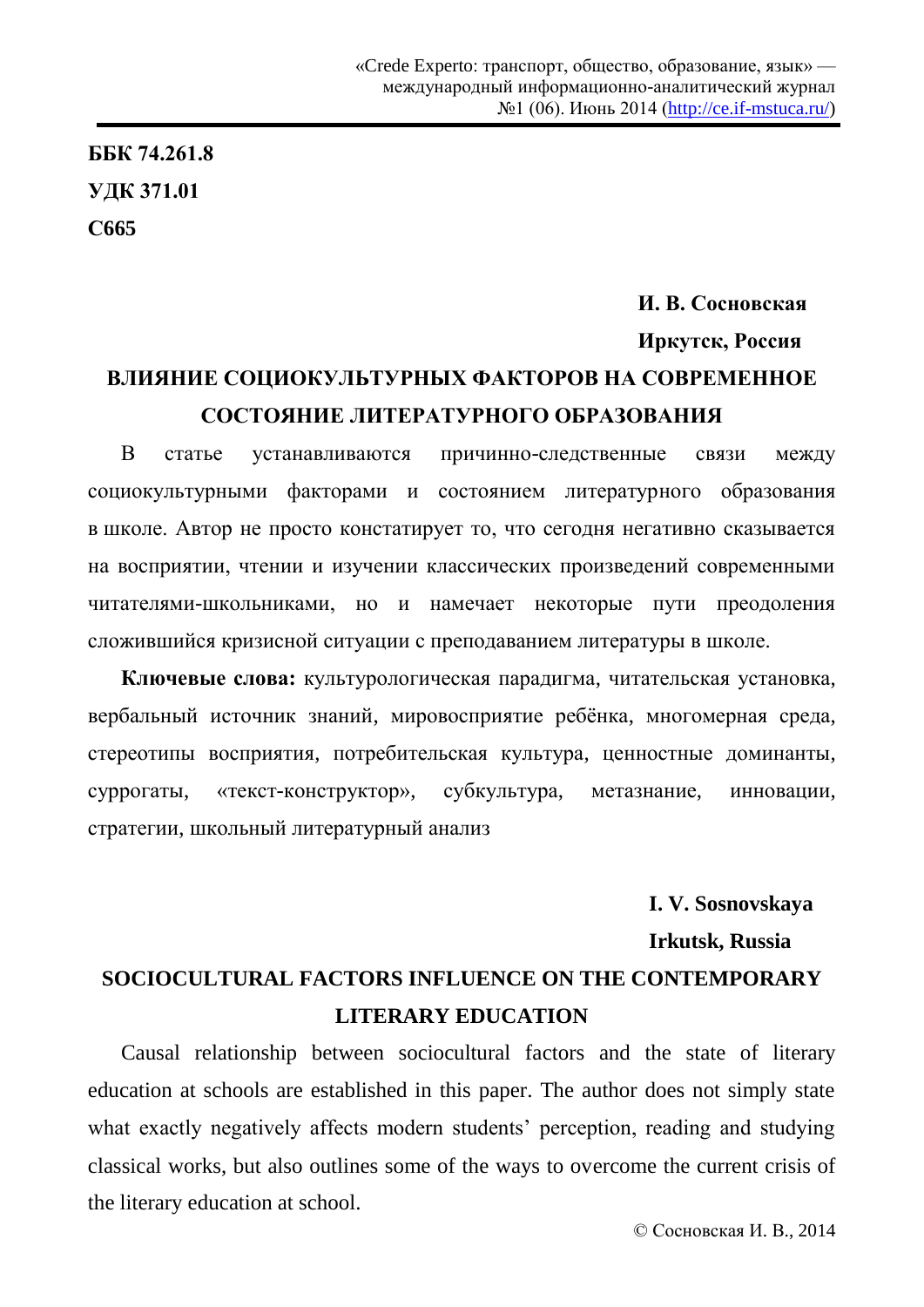**Key words:** cultural studies paradigm, reader installation, verbal source of knowledge, perception of the child, multidimensional environment, perception stereotypes, consumer culture, value dominants, surrogates, "text – designer", subculture, meta-knowledge, innovation, strategy, school literary analysis

Сегодня литературное образование школьников, оказавшись в ситуации кризиса, испытывает одновременно как позитивные, так и негативные влияния современной социокультурной ситуации. Его состояние можно охарактеризовать целым рядом самых противоречивых тенденций. С одной стороны, новые стандарты второго поколения заявляют о приоритете культурологической парадигмы в образовании, о превращении знаний в интеллектуальный и духовный фактор, что свидетельствует о нарастании процесса осмысления и глубокого пересмотра тактики и стратегии гуманитарного и прежде всего литературного образования школьников. С другой стороны, продолжается усиленное сокращение часов на литературу и русский язык. Способы проверки гуманитарных знаний в формате тестов, в которых заложена идея шаблона, единственно правильного ответа, или в формате диагностики PISA, инструментарий которой носит сугубо прагматический характер, усиленная технологизация образования и, наконец, ориентиры на стратегическую текстовую деятельность — всё это никак не стыкуется с задачами литературы как учебного предмета: развитие литературного слуха и эстетического чувства ребёнка, его доверия к Миру, сердечности и духовной рефлексии. К тому же та система координат, в которой воспитывается сегодня современный школьник: ориентиры на успех, конкурентоспособность, деловые качества и набор компетенций — всё это формирует у современных школьников утилитарно-потребительское и престижно-прагматическое отношение к литературе, что и способствует стереотипности читательского выбора и преобладанию антирефлексивной читательской установки. Пожалуй, ни один школьный предмет,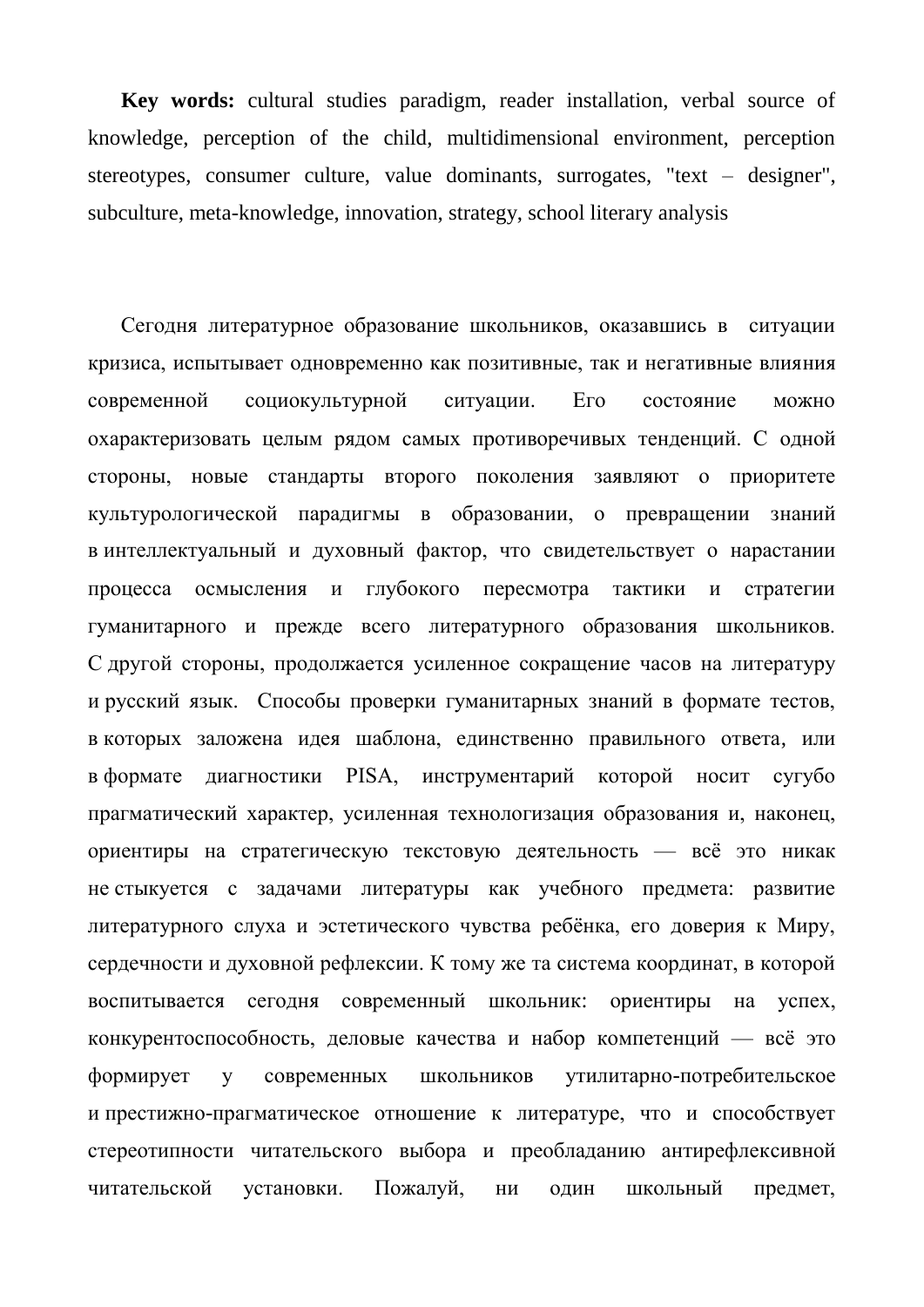за исключением предметов эстетического цикла (музыка, рисование), не переживал и не переживает столько трудных и спорных моментов, как литература. «Говоря о современном состоянии школьного литературного образования, впору употреблять военную терминологию. «Глухая оборона» – так можно представить положение предмета «Литература» в современном культурно-образовательном пространстве», – написал в своей недавней статье известный учёный-методист С.А. Зинин [Зинин, 2010, с. 8]. Вызовы времени и вызовы нашей современности таковы, что каждому болеющему за свой предмет и неравнодушному словеснику необходимо осознать и понять суть тех изменений в социокультурной ситуации общества, которые оказались для литературы, как для искусства слова, не просто опасными, но и разрушительными.

Основным противоречием образования вообще, и литературного в частности, является противоречие между огромной скоростью накопления человечеством знаний и сравнительно низкой скоростью их обработки каждым отдельным человеком. Человек не может многое освоить, тем более ребёнок. Глубина освоения заменяется поверхностным, осколочным восприятием (учим «понемногу», «чему-нибудь и как-нибудь»). Знание блокирует понимание.

Важнейшим феноменом социокультурной ситуации является смена интеллектуальных технологий освоения знания: книга, вербальный источник знаний, заменяется визуальным – компьютером. Совсем недавно мы говорили о том, что дети стали мало читать, сегодня подрастает поколение, которое не читает художественных книг вообще, но листает журналы, энциклопедии, справочники. Становится реальным вариант, что компьютер вытеснит книгу.

Глобальная информатизация общества изменила мировосприятие и мироощущение современного ребёнка, изменила саму суть отношений ребёнка с культурой, с искусством, с носителями культурной информации. Прежде всего, изменились каналы передачи информации и культуры. Современная культурная ситуация связана и с кризисом «посредничества». Для современного общества характерен разрыв между поколениями. В этой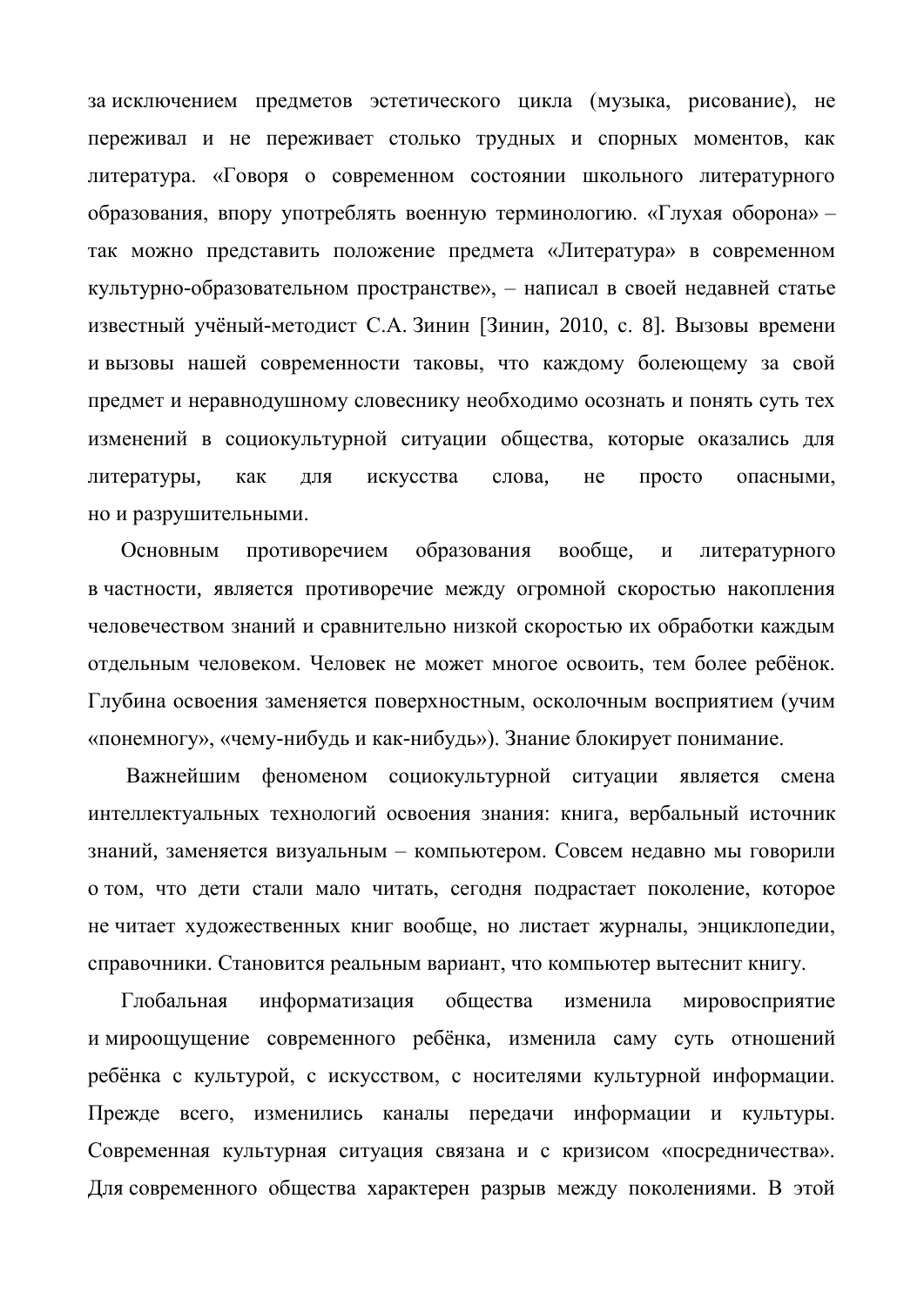связи обостряется проблема преемственности, возникает так называемый культурологический вакуум. Передача культуры перестала быть автоматизмом и стала проблемой («порвалась связь времен»), ибо производство культуры и ее передача, как оказалось, разные деятельности. Сегодня учитель или другой взрослый наставник перестали быть единственными посредниками в передаче культуры от поколения к поколению. Современный школьник может получить любую нужную ему информацию из других (информационных) источников. Общение в контакте, происходящее в реальном времени, является чисто информативным, бытовым, в то время как письма, которые писались раньше (вспомним письма классиков или других великих деятелей, например, любимым женщинам), несомненно, являются фактом культуры и связью времён. Сама речь современного школьника стала быстрой, отрывистой, пестрящей иноязычной, сленговой лексикой. Язык классики, лексически и интонационно совсем другой, современному школьнику представляется почти иностранным.

Современный школьник растёт и развивается в многомерной информационной среде. Если люди моего поколения ещё узнавали о разных экзотических странах, невероятных событиях и чудесах из книг Жюля Верна, Майн Рида, Фенимора Купера, Даниэля Дефо и др., то сегодня интернет предлагает ребёнку столько разнообразных впечатлений, красок и удивлений, что у него теряется эмоциональный отклик на художественные произведения прошлых веков. «Робинзон Крузо» и «Всадник без головы» кажутся ему просто «скучными историями». Видеокультура формирует стереотипы восприятия, через которые ребёнок уже начинает воспринимать весь окружающий мир (феи, например, воспринимаются только как vings и т.д.). Воображение ребёнка ограничивается стереотипами, перестаёт расширяться и функционировать самостоятельно. Это, кстати, приводит к тому, что художественное слово не рождает в сознании маленького читателя никаких картин или рождает неадекватные. Ребёнок не понимает художественный текст и потому не принимает его. Однако есть вещи, которые не поддаются визуальному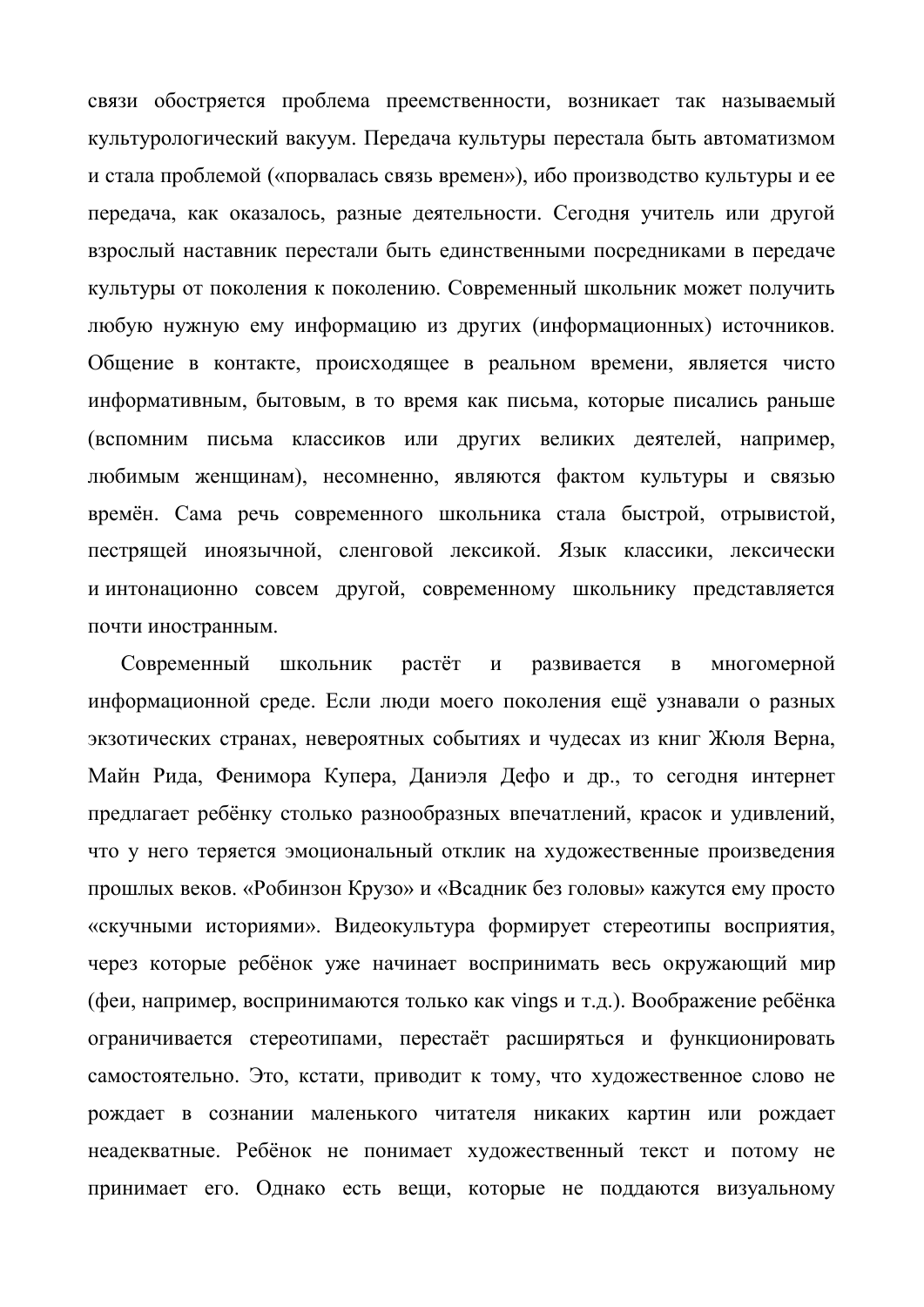отображению. Это – сфера внутренних душевных чувств, смятений и сомнений, сильных переживаний и сокровенных сердечных порывов человека. Это – та духовная ниша в душе человека, которую интернет заполнить не может. Это под силу только книге. Интернет формирует потребительскую культуру, в то время как книга помогает прислушаться к себе, заглянуть в себя, поразмышлять о себе и, кто знает, может быть, узнать себя. Интернет – это внешний мир, книга – мир внутренний. Помочь понять это ребёнку всё ещё в нашей власти.

Не вызывает никаких сомнений и то, что изменилась система ценностных ориентаций, многие нормы и принципы поведения школьника-подростка, его потребностно-мотивационная и эмоционально-волевая сфера, возрастная стратификация, что требует ответа на многие вопросы. В одной из своих статей, написанных почти 10 лет тому назад, В.Г. Маранцман называл целый ряд причин, осложняющих положение литературы в школе, среди которых важнейшей является «полная смена социальных и нравственных ориентиров, что «сломало точки опоры в сознании подрастающего поколения» [Маранцман, 2003, с. 21-24]. Образовавшиеся «пустоты» отчасти заполняет поток разнохарактерной, никем не контролируемой информации. Уже в раннем возрасте ребёнок развивается в контексте многих парадигм объяснения и понимания жизни, среди которых можно назвать такие, как барби, лунтики, аниме, адетки и многие другие. Современный учитель-словесник должен знать, что школьник-подросток ориентирован большей частью на западную культуру. Герои современного подростка – не герои классических книг, а герои сериалов («Звёздные войны», «Звёздный путь», «Теория большого взрыва» и др.), герои комиксов («человек – летучая мышь», «человек-паук» и др.). Многие дети подражают этим героям, ориентируются на их символику, костюмы, манеру поведения, речь и т.д. Каждый возраст имеет свои концептуальные фигуры, знаки, костюмы, маски, роли. Крайне неоднородной является и молодёжная субкультура, включающая такие неформальные группировки, как «люберы», «экологисты», «хипхоперы», «рэперы», «байкеры», «эмо», «готы», «ботаники» и многие другие.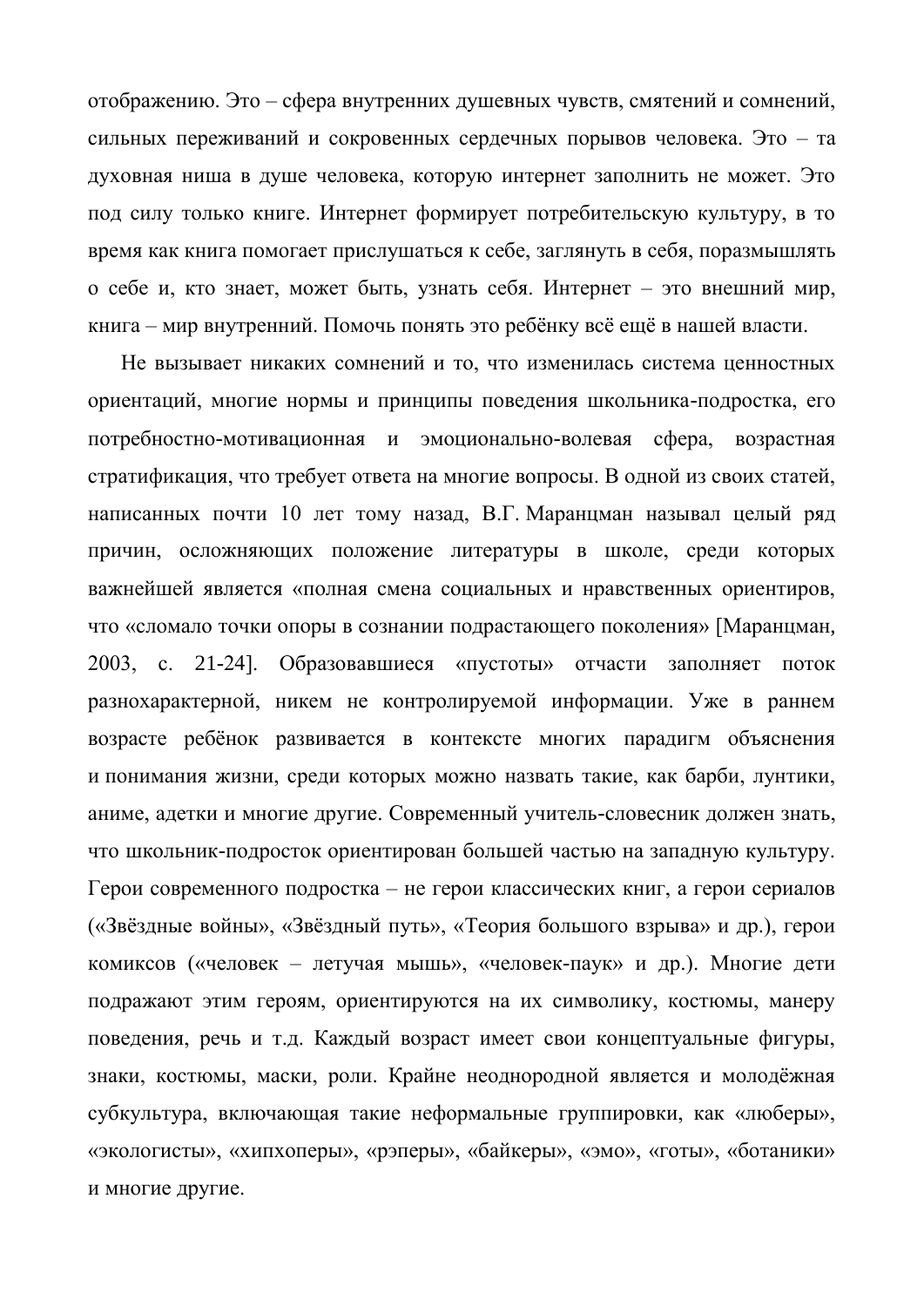Читательская деятельность различных подростковых и молодёжных сообществ практически не изучена, но ясно, что все эти группы различаются по отношению к книжной культуре и культуре вообще. Общество потребления формирует целевую аудиторию. В разных культурных парадигмах формируются разные стереотипы восприятия мира, опирающиеся среди всего прочего и на суррогаты, которые всегда идут рядом с культурой. «Суррогаты – очень опасная вещь, потому что люди, которые начинают свой культурный путь, легко принимают суррогаты за подлинные ценности» [Лотман, 2000, с. 495]. Причём взрослые, создатели этих культурных миров, конструируют, как правило, целую культурную среду (игрушки, журналы, календари, канцтовары и т.д.). Она в высшей степени субъектна, мобильна, агрессивна, манипулятивна и воздейственна. При помощи её формируется и определённый тип восприятия, ориентированный на «чужой» культурный контекст. И он приходит к ребёнку раньше. Дети играют и от игры идут к книге, но им нужны уже другие книги – не русские народные сказки и былины. Известно, что у человека существуют охранительные, ограничительные механизмы, так называемые «фильтры предпочтений», но они закладываются с детства, в том числе и чтением хороших и добрых детских книг. В условиях существования такого плюрализма субкультур необходимо искать и выбирать те ценностные доминанты и нравственные опоры, которые помогут соотнести поле мировых культурных смыслов, восприятие современного ребёнка, характер массовой субкультуры и корректировать эти отношения.

Кризис ценностей ведет к распадению поля смыслообразования. Осуществляется постоянная подмена ключевых слов культурно-исторического сознания нашего этноса «чужими» - заимствованными или просто стилистически чужеродными - словами, ставшими буквально знаками эпохи: имидж, бренд, пиар, элитный, эксклюзивный, позитивный, реальный, наезд, конкретный, беспредел, супер, классно, корпоратив и т.д. и т.п. Вместе с ними уходит духовная мысль и переживание, столь свойственные исконно русской речи. Мы уже не досчитываемся нескольких сотен слов, а значит и понятий.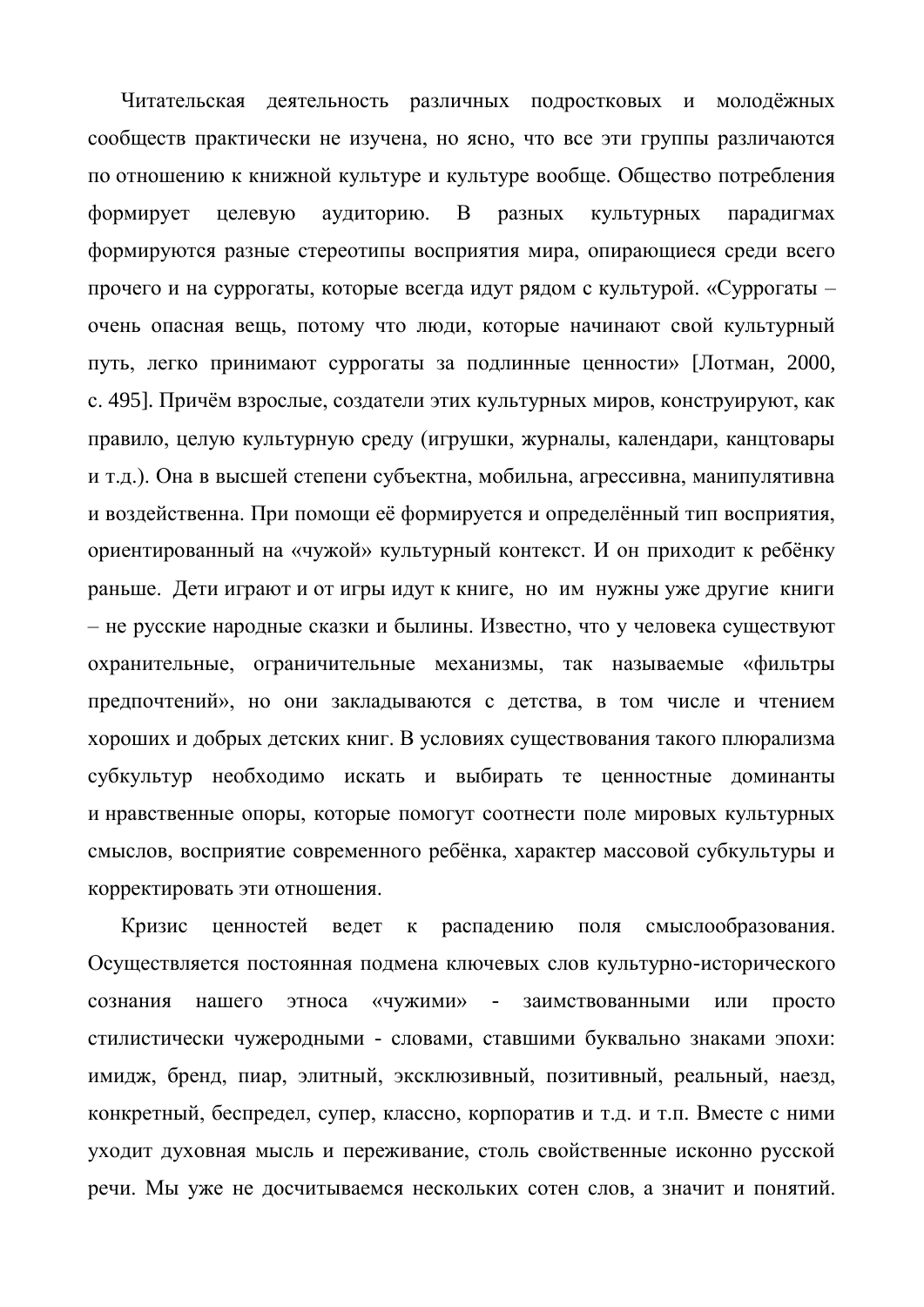Я уже писала о том, что на одном из своих последних выступлений Д. С. Лихачев на вопрос о словах, которые незаслуженно забыты, назвал три: «милосердие», «доброжелательность», «порядочность» [Лихачёв, 2007]. Сегодня таких слов стало намного больше.

Ни для кого не является секретом, что есть вещи, которые не вызывают у современных детей бурных эмоций (я имею в виду чтение классических произведений). Спор о том, читать или не читать классику, а если читать, то как, время от времени возобновляется и на страницах разных популярных изданий, и в интернете, и на научных конференциях по проблемам преподавания литературы. С одной стороны, очевиден факт, что объём классики с каждым годом расширяется, а читателей её в школьной среде становится всё меньше и меньше. Всё труднее читать со школьниками большие эпические произведения, с которыми так повезло нашему поколению. Несбалансированность литературного материала в программах по литературе, постоянное сокращение часов на изучение литературы, неумение или нежелание самого учителя подать этот материал нетрадиционно, увлекательно, неожиданно – всё это значительно ослабляет интерес школьника к чтению классического произведения. К тому же сегодня практически любой художественный текст может стать «текстом-стимулом» или «текстомконструктором» в интернете и может быть переписан или написан заново, несмотря на то что он фактически давно завершен автором. «Запускается сюжет, и каждый пользователь дописывает кусочек, и этот бесконечный червяк тянется и тянется. Получается джазовый джем-сейшн, когда исчезает традиционное понятие авторства...» [Эко Умберто, 2009, с. 76]. Разумеется, при этом классика переписывается на современный лад, и эпилог, скажем, «Войны и мира» или «Преступления и наказания» может быть совсем другим. Учителюсловеснику не мешает знать об этом «свободном творчестве» школьников и давать этому объективную оценку.

Работа с классическими текстами сегодня особенно трудна, так как она предполагает восстановление тех смыслов, оживление тех состояний души, из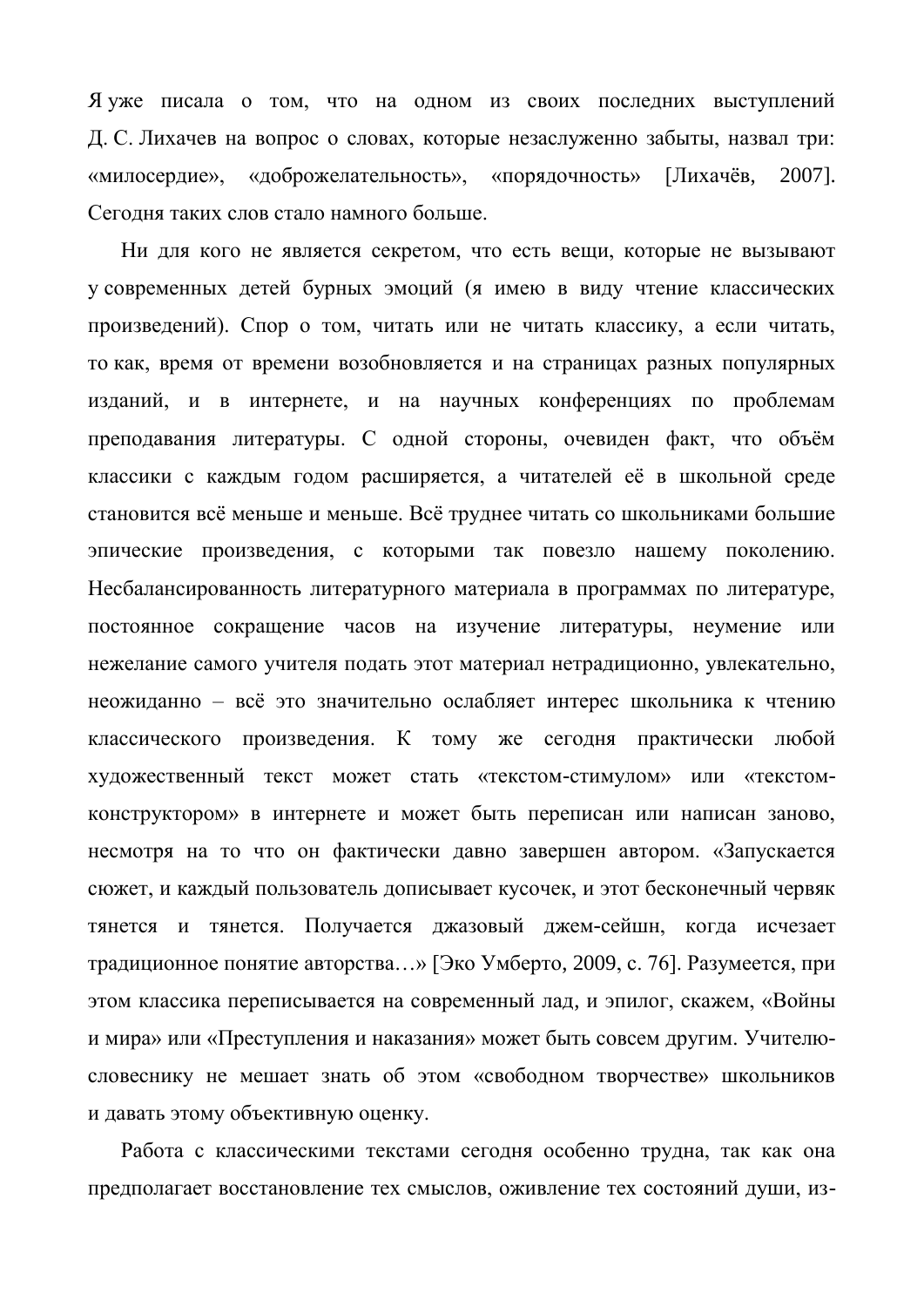за которых они когда-то создавались. Необходимо взвешивать классическую литературу и современный тип сознания юного читателя. И если брать во внимание известную мысль М.М. Бахтина, что «мёртвых смыслов» нет, что художественный смысл может «приращиваться» или «наращиваться», то это открывает возможность прочитать классическое произведение, написанное 100, 150, 200 лет тому назад как своего рода послание, письмо, откровение автора далёкому потомку с учётом его личностных смыслов.

Можно назвать и другие причины, осложняющие ситуацию с литературным образованием школьников: обшее паление гуманистической культуры, понижение статуса гуманитарного знания, введение концентрического принципа изучения литературы, перегрузившего программы 9-х, 10-х классов, профилизация образования с последующей дискредитацией гуманитарных классов, попытка ввести литературное знание в систему шаблонов и др. Литература оказалась буквально втиснутой в ситуацию, при которой прежние реформы не дали благих результатов для дальнейшего развития этого предмета, а новые ещё далеко не осознаны учителем. Поэтому и сам учитель-словесник сегодня оказался в очень трудной ситуации. С одной стороны - усиление процессов взаимодействия принципов, представлений, разных картин реальности, действующих в разных науках, приоритет метазнания в образовании, натиск разных образовательных стратегий, с другой – опасность расщепления предмета литературы. И, наконец, с одной сторонысовременный школьник с изменившимся типом мировосприятия и способов миропонимания, с другой – старые способы и методы обучения, система образования, запертая в рамках устаревших моделей. В этом противоречивом и одновременно диалогическом пространстве становится ясно, что предметная область «литература» в школе как-то должна меняться и в содержательном, и в операциональном аспекте.

Многие социологи, психологи и педагоги считают, что сутью настоящего исторического момента является необходимость скорректировать сам процесс образования, направить его на развитие у ребенка высокой степени активности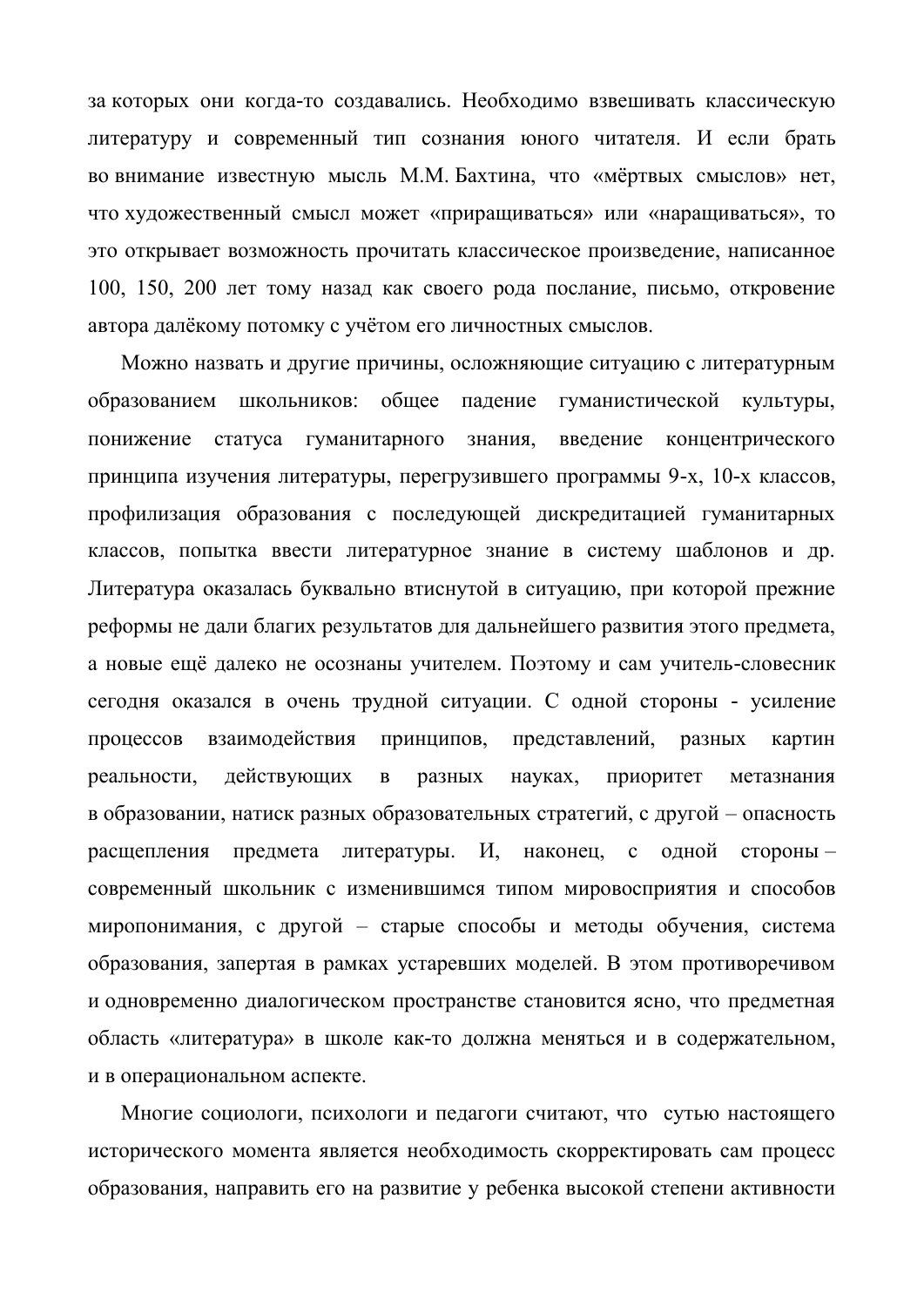в обучении и мотивации обучаемого. Ключевой идеей новых стандартов образования является идея обучать не конкретным знаниям, а способам эффективного и самостоятельного их освоения, способам действия со знаниями, действия на границах разных знаний, в нестандартных ситуациях, умению решать открытые задачи, прогнозировать, быстро ориентироваться, брать в руки инициативу, действовать в пространстве вариантов. Для реализации этих проектов необходимы инновационные технологии.

Каково соотношение инноваций и традиций в контексте литературного образования и развития школьников? Безусловно, и сам интерес к инновациям, и участие в них стимулирует любую педагогическую инициативу, зовет к поиску. И учителю, чтобы не «закиснуть», полезно осваивать что-то новое. Однако при этом необходимо объективно анализировать свою деятельность. Ещё М.А. Рыбникова в своё время напоминала учителю о «разумной методике», о такте словесника и умении объективно анализировать свою деятельность [Рыбникова, 1963, с. 25].

Далеко не всегда то новое, что предлагается, является лучшим. В этом отношении самый надежный путь – сделать наблюдения над последствиями того, что уже было предпринято когда-то, но не получилось, или попытаться спрогнозировать последствия того, что делаешь сейчас. Порой стремление к новизне приводит к легковесности суждений, примитивизирует художественный смысл.

Расширение информационной среды в школе есть реальность, и реальность неизбежная. Речь идет не о том, чтобы остановить процесс взаимоотношений ребенка и техники на уроке, а о том, чтобы ребенок не стал её рабом! Если это компьютер или интерактивная доска, то они должны поставить перед ребенком новые интересные задачи, открыть перед ним какие-то альтернативы, возможность для творчества или собственного открытия. Невозможно передоверить функции художественного текста компьютеру. Но впустить на урок литературы новые способы творческого самовыражения, которым отдают сегодня предпочтение «дети цифровой эры», можно и нужно. Это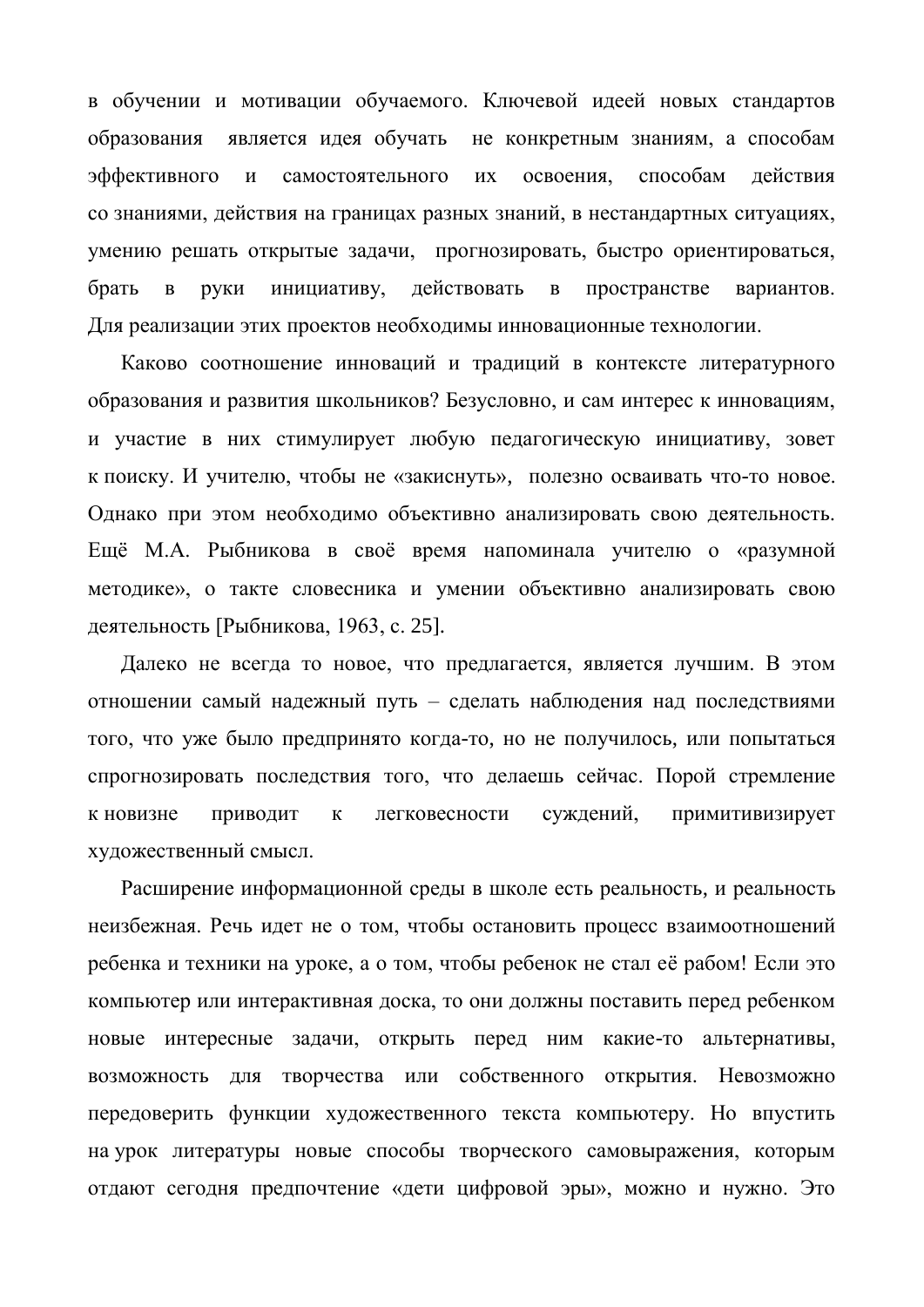«ремиксы» или «мэшаны» (цифровые коллажи), это и нарезки (тексты или видеоклипы, составленные из фрагментов других текстов), это и «сэмплинги» (фрагменты песен в качестве элемента новой записи), и плэйкасты (файлы на основе музыки, текста и картинки, предназначенные для того, чтобы сделать оригинальный подарок), и эйдосконспекты (серии картинок по произведению, сопровождающихся музыкой и самим текстом), и, наконец, фанфики (творческие работы, сценарии, ситуации, рассказы, созданные по мотивам других, уже существующих произведений). Разумеется, не всё перечисленное можно назвать творчеством. Так, например, словеснику необходимо знать о существовании фанфикшн-сайтов, на которых сегодняшние школьники обмениваются историями, основанными на творениях других людей. Это культура смикширования, копирования, подражания, переписывания. Но уже одно то, что у школьника, прочитавшего классическое произведение, возникло стремление к самовыражению в творческой форме в киберпространстве, может быть поддержано словесником. В этом аспекте важно думать также о том, чтобы не произошло противостояние техники и художественного произведения – важнейшего эстетического предмета изучения на уроке литературы. Культура именно в том и состоит, чтобы создать гармонию усилий человека. По словам Ю.М. Лотмана, «создавая новые технические возможности, мы не можем не думать... о руках, разуме и сердце того, кто будет этой техникой управлять» [Лотман, 2003, с. 245].

Русский философ В. Соловьев справедливо отмечал, что образование одновременно и консервативно, и революционно, поскольку передача традиций и обновление – два органично связанных между собой процесса. Тут необходим баланс. Перекос в ту или иную сторону чреват неприятностями.

Как удержать столь хрупкое равновесие? В этом плане учителю не мешает знать: частенько то, что декларируется как новшество, таковым не является, а имеет свой опыт, накопленный педагогической и методической мыслью, но сегодня либо забытый, либо отодвинутый в сторону из-за кажущейся архаичности и несовременности. Так, например, традиционно первый этап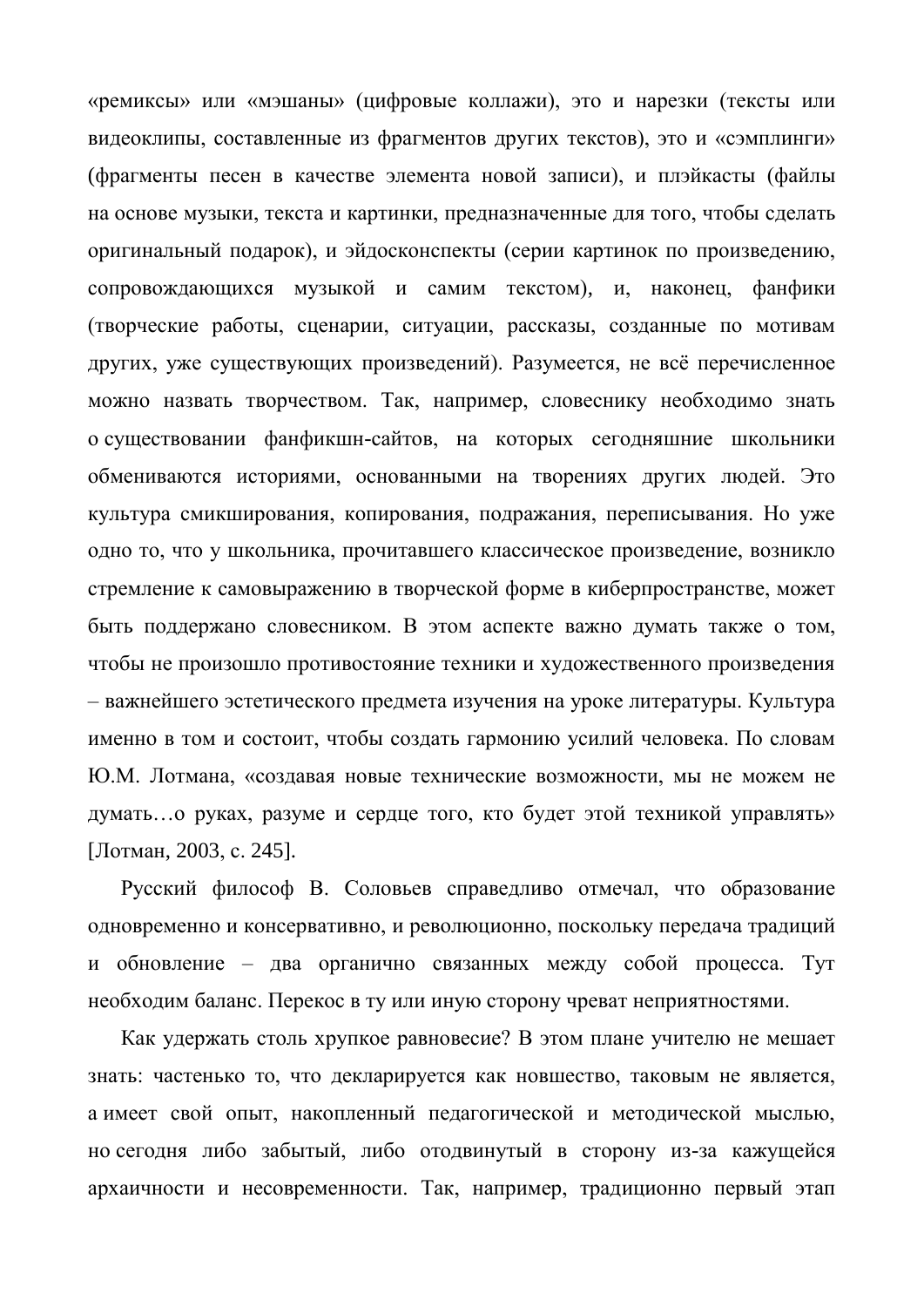урока всегда назывался «оргмоментом». Время не отменило этого этапа, но называть его стали по-новому: «вызов», «индуктор», «мотивация». На самом деле под всеми этими названиями подразумевается создание установки на восприятие материала, той самой установки, о которой так много говорил и писал В. Г. Маранцман. В этом аспекте чрезвычайно актуальным является создание установки на чтение произведения. Разнообразие «входов» в урок предлагает А. Гин в книге «Приёмы педагогической техники». Это и знакомство с планом урока в шуточной манере (например, «сначала мы вместе восхитимся глубокими знаниями и проведём опрос, затем потренируем мозги и поищем решение», или «послушаем поэта и проверим, есть ли у нас вкус и слух», или «вытащим из тайников памяти кое-что ценное», или «посоревнуемся в искусстве слова»), это и игровое начало урока (например, игра «введите роль»: «почемучка», «штурман», «связник», «Фома Неверующий», игра «Да-нетка» и др.) [Гин, 2011].

Инновационные приёмы могут использоваться, например, на предкоммуникативной фазе общения с книгой с целью корректировки читательской доминанты или создания установки на восприятие. Для этого служат, например, стратегии рекламы – приёмы логического воздействия («к вещи», «объекту, «к человеку», «к обществу»). Изучив стратегию рекламы и применяя её в классе, учитель может либо создать положительный имидж книги и мотивировать её чтение, либо перевести внимание ребёнка на другую книгу. Это инновационный приём обучения. Инновационными являются и стратегии предтекстовой, текстовой и послетекстовой деятельности, опирающиеся на современные технологии: списки ключевых слов, припоминание важной информации, прогнозирование, «бриллиантовая карта рассказа», «медленное чтение», трансформация текста, ведение дневника или журнала чтения, жанровая интерпретация и др. [Пранцова, 2011].

Время меняет намерения и характер деятельности учителя, потому что меняется социум, окружающий нас, меняется школьник. Поэтому инновации бывают и необходимы.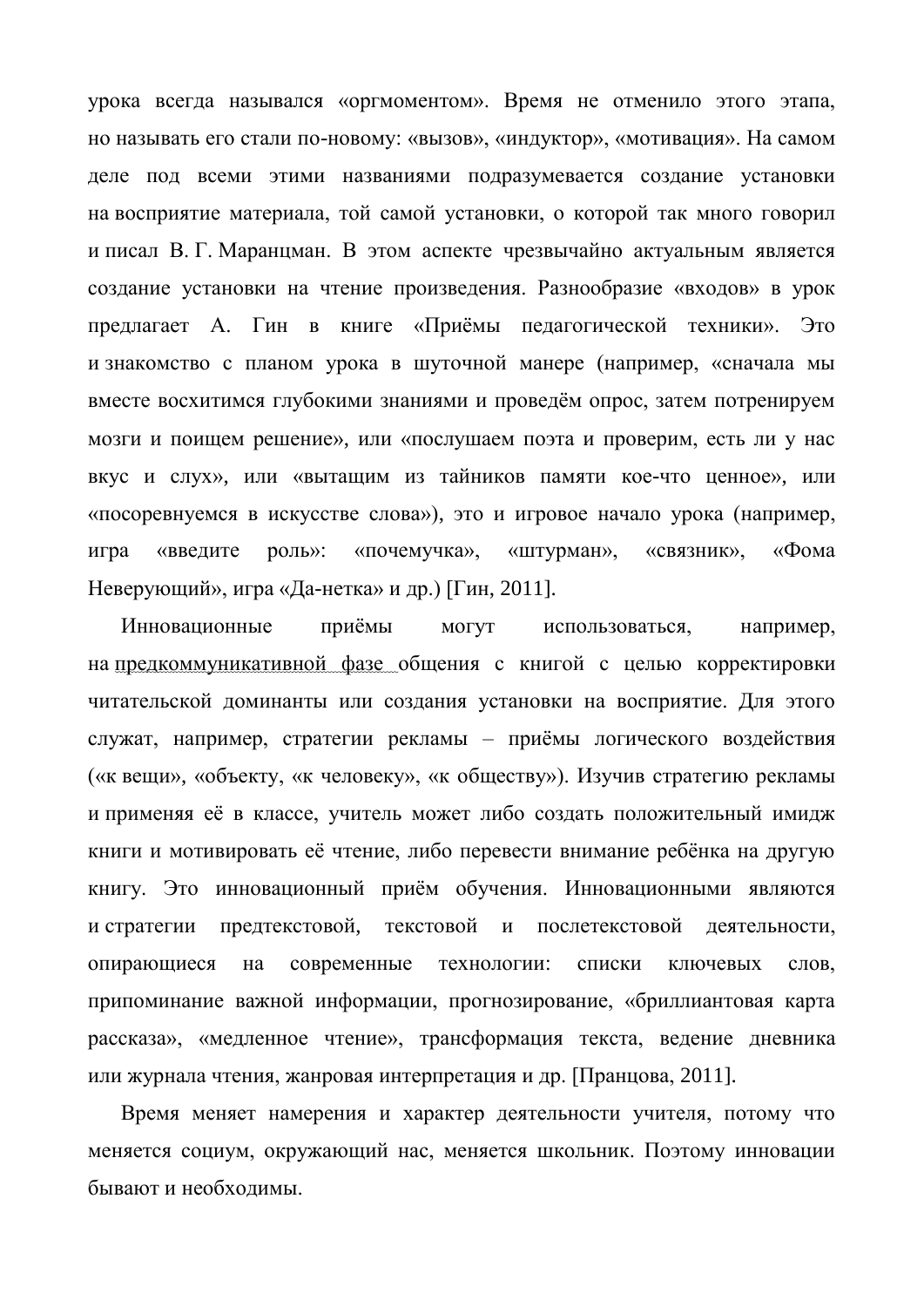Разумеется, технологическая перспектива развития современной методики имеет свой вектор дальнейшего развития. Прежде всего, это касается проблемы школьного литературного анализа. Давний спор о том, быть или не быть школьному литературному анализу, продолжается в педагогической среде и сегодня. Одни голоса в пользу «не быть» апеллируют к аргументу «Не читают!», другие склоняются в пользу интерпретации, третьи – в пользу «стратегиального подхода» к обучению чтению. В этом контексте хотелось бы несколько слов сказать в защиту школьного литературного анализа. Анализ художественного произведения в школе должен выступать способом, который делает степень эстетического переживания учащихся более острой. Передача художественного содержания не состоялась, если при восприятии произведения не защемило под ложечкой, не пережил человек восторг, нежность, отчаяние. Ясно, что вопрос не в том, быть или не быть анализу, а в том, каким ему быть. Содержание и методический инструментарий школьного литературного анализа должен обновляться, обогащаться и в какой-то степени меняться. Если брать во внимание, что анализ должен вести ребёнка вглубь текста, что это уроки постижения смысла произведения, то надо думать о базовой установке на анализ, суть которой – углубление впечатлений, эмоций, чувств и приобщение к мировой культуре. В этом плане стратегии текстовой деятельности, рассчитанные на прагматические, сугубо рациональные действия с текстом, вряд ли вызовут у школьника-читателя живое переживание. Ведь нас интересуют не художественные приёмы сами по себе, не голая, извлечённая из текста проблема или идея, а мысль автора, выраженная в обобщённо чувственном образе. И если ребёнка увлечь поиском смысла через содержательные элементы формы (образ, деталь, подробность и т.д.), то и сама форма может его очаровать. От читательской эмоции к авторской, от неё – к воображению, от него – в текст к форме и от текста - к смыслу – таков индуктивный путь анализа, и он обоснован психологически.

Задача школьного литературного анализа ещё и в том, чтобы разговаривать на уроке. Современная виртуальная и компьютерная среда – это молчаливая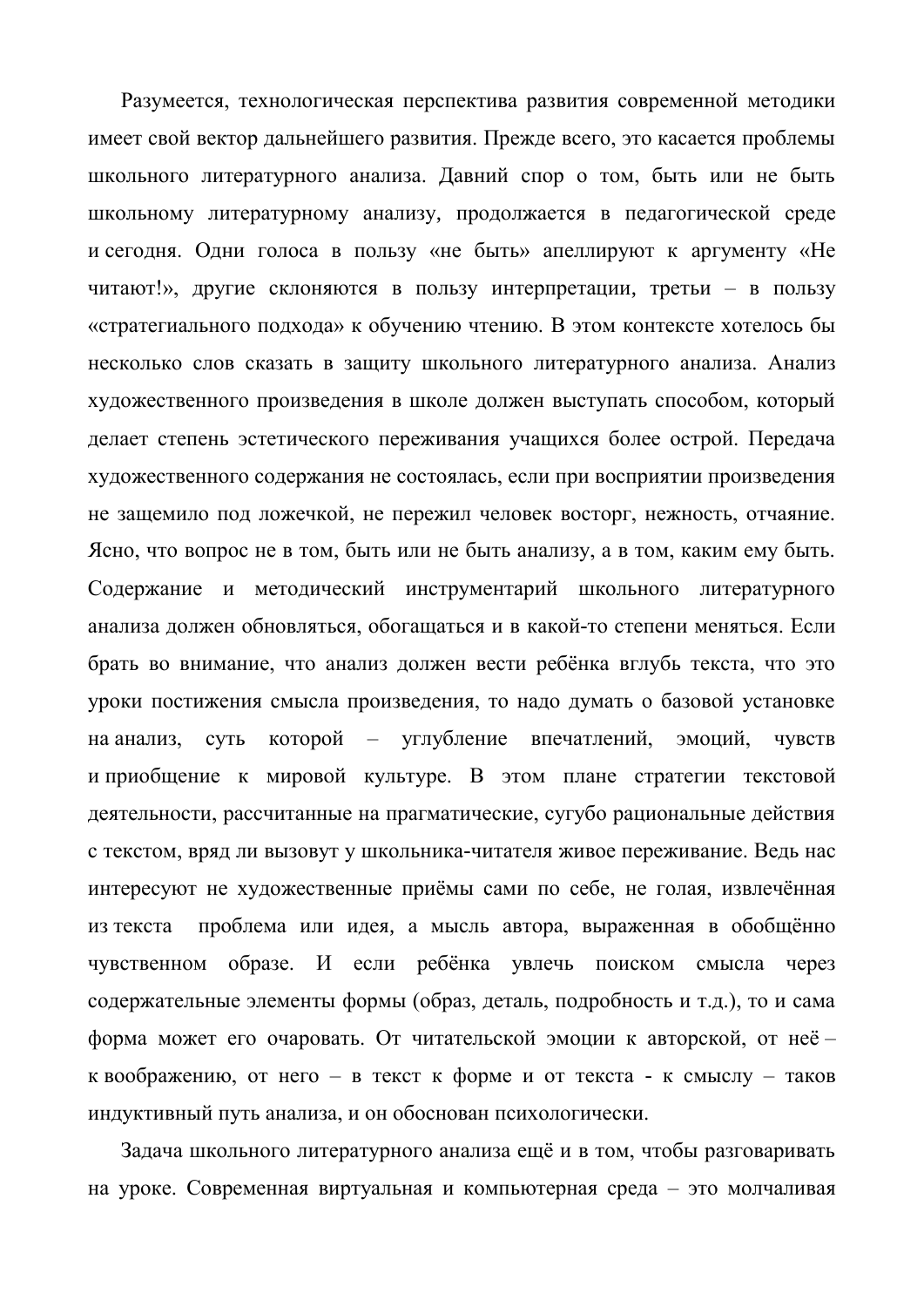среда. Ребёнок сегодня мало говорит, и с ребёнком мало говорят. По мнению лингвистов, такая ситуация может погубить язык. Язык сохраняется, когда на нём разговаривают. Это необходимо для сохранения самобытности нации. А когда и где это делать в школе, если не на уроке литературы? Размышляя над художественным текстом, ребёнок самовыражает себя и самоутверждается, и это тоже очень важный психологический момент.

Одним словом, яркий, интересный по содержанию, глубокий по мысли школьный литературный анализ - это прививка на хороший стиль и вкус, поставленная вовремя.

Обращаясь к проблематике современного литературного образования в школе, мы коснулись только некоторых важных для него аспектов. Давно известно, что образование – область сложных противоречий, парадоксов и открытых задач. Альберт Эйнштейн в переписке с Жаном Пиаже удивлялся смелости учёного, поставившего задачей изучать процесс формирования мышления ребёнка. Решаемые им физические и математические проблемы он называл детской игрушкой по сравнению с тайнами сознания и подсознания ребёнка. Размышляя о проблемах преподавания литературы сегодня, мы тоже не можем обойти стороной таких явлений, как восприятие, развитие, понимание, таких психических характеристик личности, как эмоции, чувства, ментальность, потребности, рефлексия, таких процессов, как сознание, мышление, воображение, таких функций, как язык, речь, память современного ребёнка. Всё это достаточно сложные явления, тем более что обусловленность их коммуникативно-информационной средой уже не подлежит сомнению. Поэтому применительно к преподаванию литературы в школе они требуют глубокого осмысления в соотношении с современной социокультурной ситуацией. Уже в этом контексте ясно, что территория и исследовательское поле методики обучения и преподавания литературы в школе должно и будет сегодня расширяться. Главное, подойти к этому разумно, осознанно и с чувством меры, не забывая о специфике этого уникального, вечного на все времена предмета.